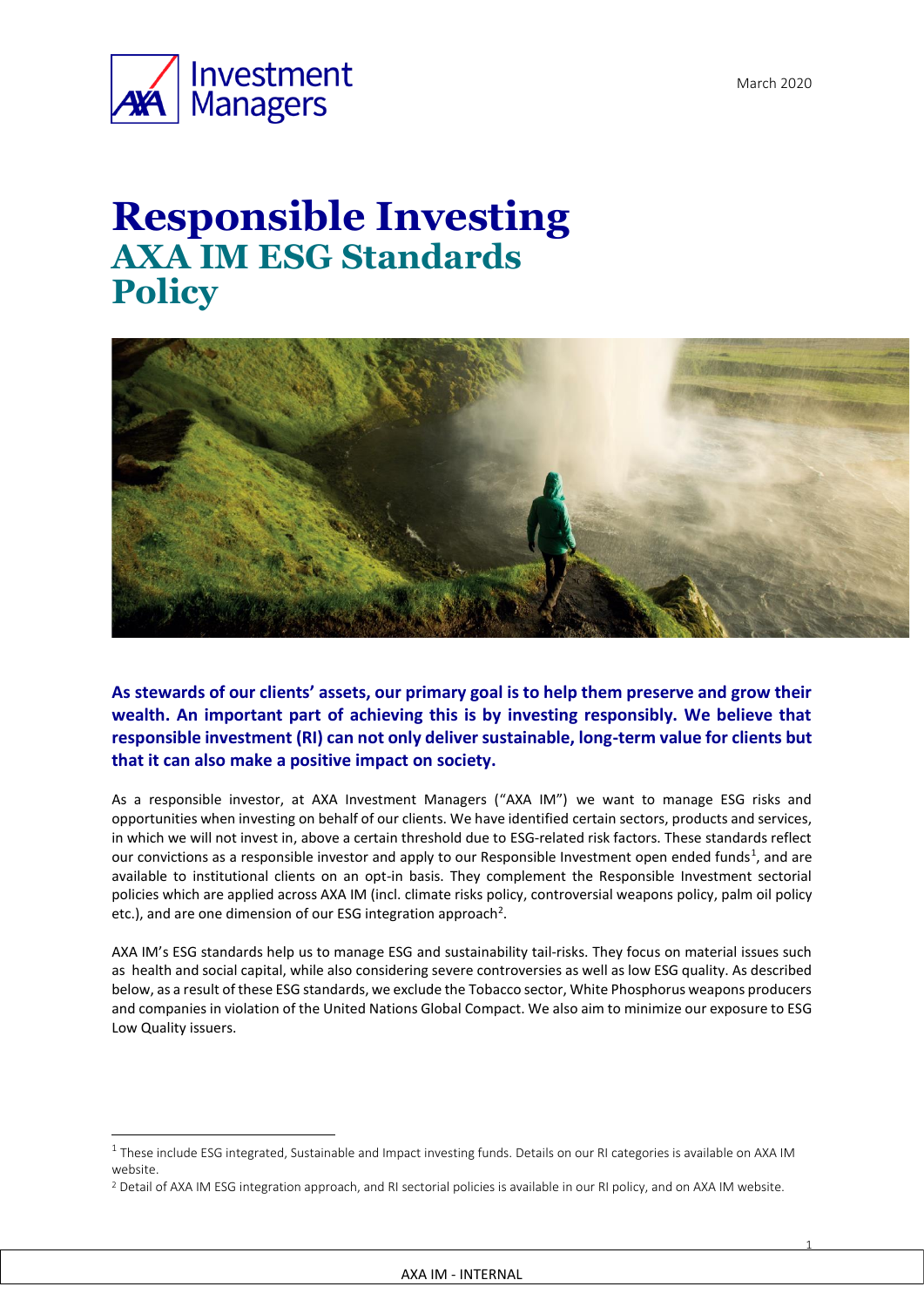

#### • **Tobacco**

The negative impact of tobacco is well documented and as a result many investors are divesting from the sector. The World Health Organisation (WHO) Framework Convention on Tobacco Control - the first international treaty negotiated by the group - went live in 2005 and today has 181 Parties accounting for more than 90% of the world's population. The aim of the initiative was to take on and tackle issues such as trade liberalisation, direct foreign investment, tobacco advertising, sponsorship and illicit trade in tobacco products. WHO observed that the industry is in conflict with United Nations' principles due to the fact that it uses child labor to produce tobacco. In 2018, the head of the secretariat of the World Health Organization's Framework Convention on Tobacco Control, referring to International Labor Organization estimates, stated that about 1.3 million children a year were working in tobacco fields in 2011. The numbers are rising with a shift in tobacco growing from some of the better-off countries to some of the poorer. It declined between 2000 and 2013 in Turkey, Brazil and the United States, but increased in others, such as Argentina, India and Zimbabwe<sup>3</sup>.

The organization calls the tobacco epidemic "one of the biggest public health threats the world has ever faced", as it kills more than 7m people every year, and circa 10% of these deaths are the result of passive smoking. Given the ongoing and indeed growing pressure the industry faces, we believe that ultimately the regulatory and profitability risks regarding tobacco companies remain under-represented.

## • **White phosphorus weapons producers**

White phosphorus, derived from the chemical element phosphorus, can be used as munition in incendiary weapons. Such munitions can burn in the open air for a prolonged period and when used in populated areas, cause horrific injuries, burning deep into the muscle and bone.

White phosphorus weapons are covered by Protocol III of the Convention on Certain Conventional Weapons (CCW)<sup>4</sup> when the "weapons [are] primarily designed to set fire to objects or to cause burn injury to persons. It is prohibited in all circumstances to make the civilian population as such, individual civilians or civilian objects the object of attack by incendiary weapons".

However, white phosphorus can also be used in other weapon devices, such as illuminants, tracers, smoke or signalling systems, all of which are notably not covered by Protocol III, where it is considered that such munitions "which may have incidental incendiary effects" are excluded from incendiary weapons. Recently these types of weapons have been used more frequently in populated areas e.g. Syria and Yemen.

## • **United Nations Global Compact ("UNGC") violations**

We believe that the companies we invest in should be consistent with the standards of the UNGC principles, and that a significant violation of these by an investee company is prejudicial and should be addressed. We actively screen for the most severe controversy stocks, which we believe present a risk to future operations, due to poor business practices.

## • **Low ESG quality**

To manage ESG risks, and promote best practices, we actively screen companies with a poor ESG performance, using a "Comply or Explain" approach<sup>5</sup>. We have developed our own Corporate ESG scoring methodology<sup>6</sup>, to evaluate the ESG performance of companies worldwide, and aim to minimize our exposure to companies with an ESG Score below 2 (on a scale of 0 to 10) in our Responsible Investment open funds.

1

<sup>5</sup> The ESG score might not fully reflect the ESG situation of an issuer at a point in time and that is why a "Comply or Explain" approach is in place - relying on a qualitative analysis by our portfolio managers, supported by ESG analysts, which is overseen by a dedicated governance body, the ESG Monitoring and Engagement committee.

 $3$  The Guardian June 25, 2018

<sup>4</sup> It entered into force on 2 December 1983

<sup>6</sup> For more details on AXA IM Proprietary Scoring Methodology for Corporates, please refer t[o https://www.axa](https://www.axa-im.com/responsible-investing/framework-and-scoring-methodology#scoring)[im.com/responsible-investing/framework-and-scoring-methodology#scoring](https://www.axa-im.com/responsible-investing/framework-and-scoring-methodology#scoring)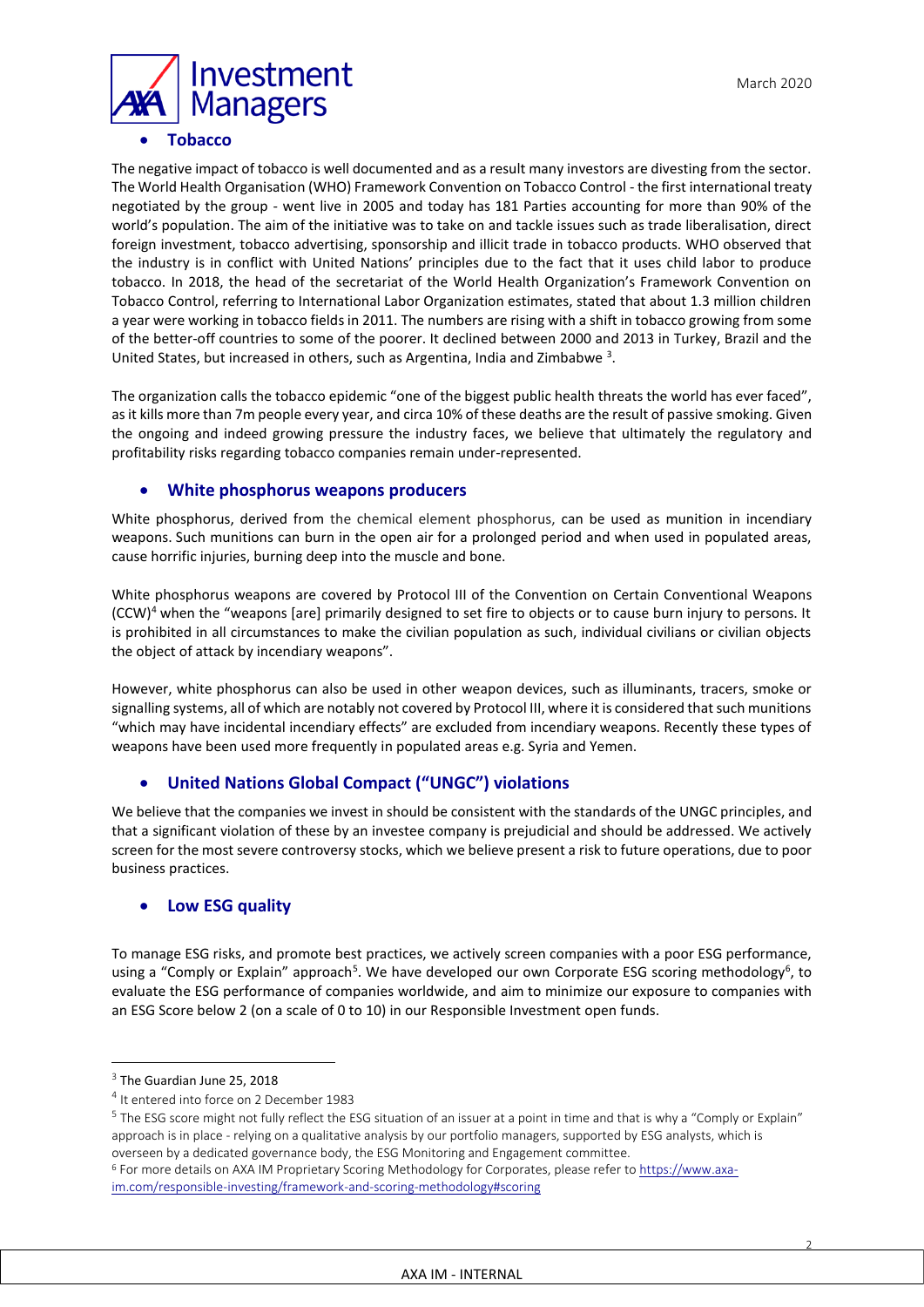

3

# **Excluded Companies**

| Sector / Area                               |  | <b>Exclusion criteria</b>                                                                                                 | <b>Approach</b>                                                                                                                                                                                                                                                          | <b>Source</b>                                                                      |
|---------------------------------------------|--|---------------------------------------------------------------------------------------------------------------------------|--------------------------------------------------------------------------------------------------------------------------------------------------------------------------------------------------------------------------------------------------------------------------|------------------------------------------------------------------------------------|
| Tobacco                                     |  | Companies involved in the production of<br>tobacco (revenue generated by production of<br>tobacco >0%)                    | Affiliates of excluded<br>companies may also be<br>excluded in particular if<br>they act as securities<br>issuance entity for or act initial list of<br>in a similar sector as the issuers in scope.<br>related excluded<br>company.                                     | We rely on<br>external<br>providers to<br>prepare an<br>The lists are              |
| White<br>Phosphorus<br>Weapons<br>Producers |  | Companies involved in the development,<br>production, maintenance or sale of white<br>phosphorus weapons                  |                                                                                                                                                                                                                                                                          |                                                                                    |
| <b>UNGC violations-</b>                     |  | Companies exposed to severe controversies,<br>highlighting material breaches of the UNGC.                                 | The exclusion lists are<br>updated at least on a<br>yearly basis unless a<br>specific event requires<br>an intermediate<br>revision $7$ .                                                                                                                                | then reviewed<br>qualitatively and<br>discussed within                             |
| Low ESG Quality-                            |  | Companies with a low ESG score (<2, scores<br>between 0 and 10), using AXA IM Corporate<br><b>ESG scoring methodology</b> |                                                                                                                                                                                                                                                                          | our RI<br>governance<br>committees on a<br>regular basis, at<br>least annually.    |
|                                             |  |                                                                                                                           | Portfolio managers are<br>authorised to keep or<br>invest in lower ESG<br>scored issuers positions approach can be<br>provided that qualitative chosen for<br>analysis is undertaken to certain issuers,<br>ensure that no severe<br>risks are identified <sup>8</sup> . | A temporary<br>engagement<br>instead of an<br>exclusion<br>approach <sup>9</sup> . |

*Sources: Sustainalytics, ISS Ethix, MSCI, Vigeo.*

#### **Scope**

#### *Instruments*

Our ESG Standards Policy covers all financial instruments issued by the excluded companies, or those which are offering exposure, to excluded companies.

#### *Portfolios*

1

The ESG Standards Policy applies in principle to all Responsible Investment open funds under AXA IM's management<sup>1011</sup>. The policy also applies to dedicated funds and third-party mandates, when the client has formally opted-in.

The policy does not apply to non Responsible Investment open ended funds. It does not apply to dedicated funds, unless the client opted-in.

<sup>7</sup> Examples given: major newsflow. The list is not systematically updated following corporate actions.

<sup>8</sup> A specific approach is in place for quantitative investment strategies, detail available on demand.

<sup>9</sup> Progress of Engagement activities is monitored by the same RI governance committee.

 $10$  Open funds in scope reference "AXA IM ESG standards" in their prospectus and / or are part of our Sustainable and Impact investing fund ranges. Detail of the RI categories of each fund is available on demand. Extra considerations are made for funds where the ESG standard conflicts significantly with the investment objectives. Those funds may not apply the ESG standards.

*<sup>11</sup>* In the case of fund of funds applying the ESG Standards, at least 90% of underlying funds apply the standards.